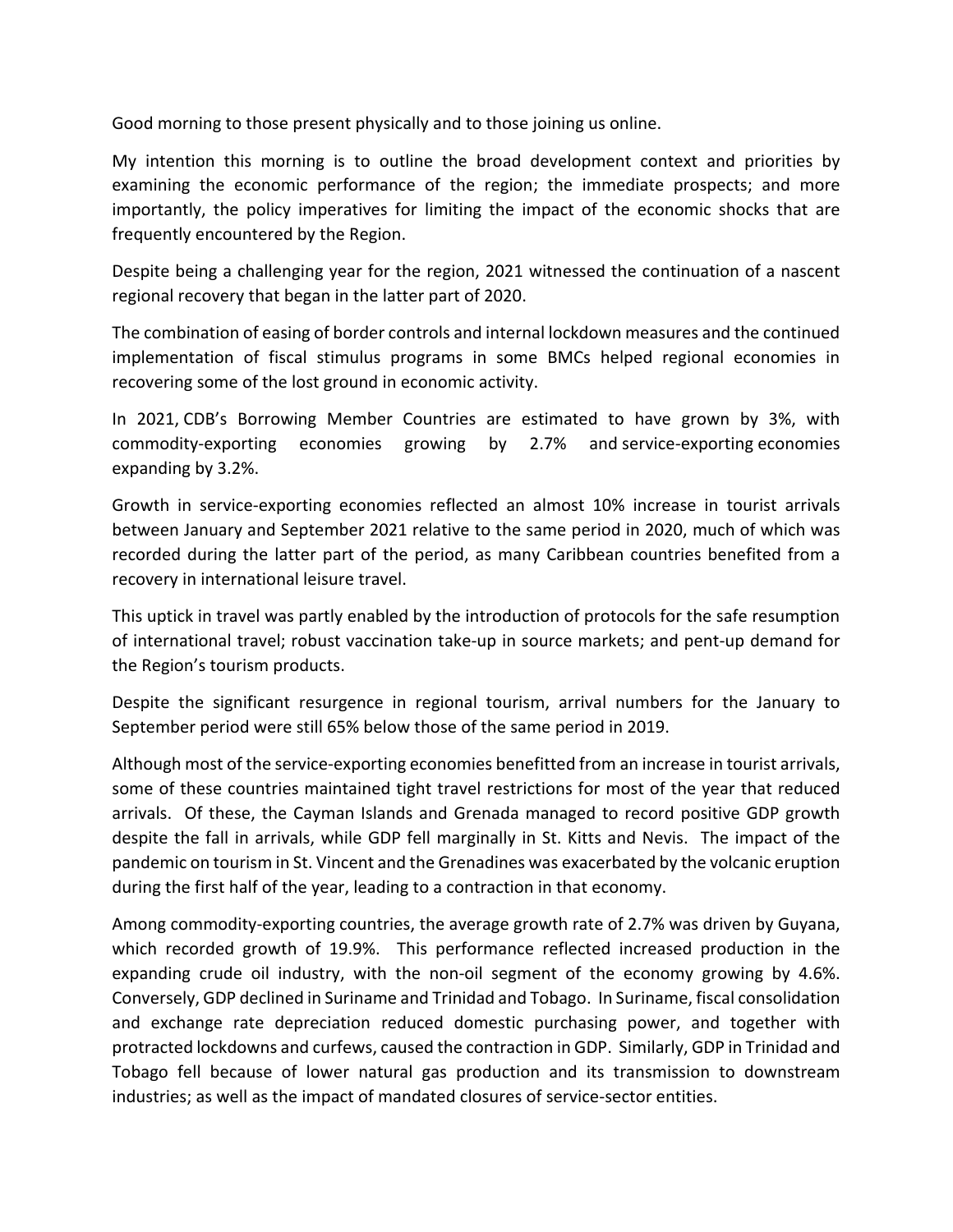The impact of the pandemic has had severe implications for fiscal performance and debt. The immediate response required governments to increase expenditures to protect lives and livelihoods and support social stability and cohesion. At the same time, revenues were negatively impacted by the contraction in economic activity. This combination of factors resulted in larger public sector deficits and increased indebtedness. Consequently, the average central government debt-to-GDP ratio in CDB's BMCs increased by 17.7 percentage points in 2020 after falling slightly in 2019.

However, the debt ratio declined by around 2 percentage points in 2021 to 80.5%. This reflected the improved GDP growth performance together with the containment of expenditures as countries attempted to maintain some focus on debt sustainability while grappling with the fiscal challenges associated with the pandemic.

The debt management efforts in Haiti and St. Vincent and the Grenadines were compounded by natural hazard events.

Prospects for Regional growth in 2022 are favourable, with growth projected to increase to approximately 9.1%. The projected outturn is dominated by Guyana, which is expected to grow by 47.5% as output in the oil and gas sector continues to build momentum. Among the other commodity exporters, a resurgence in energy production is anticipated to alleviate supply-side constraints and lead to an increase in GDP in Trinidad and Tobago; while the gradual easing of restrictions to movement and increased capital expenditure are forecasted to cause a turnaround in economic performance in Suriname.

Service-exporting economies are forecasted to gain momentum, growing at an average rate of 4.8%, reflecting the continued recovery of the tourism sector. However, sustaining the growth of tourist arrivals will depend on increasing vaccination rates, effective management of the pandemic without resorting to full and lengthy lockdowns; and continued confidence of source markets in the protocols established for safe travel to the region.

The outlook for growth is also underpinned by expectations of accelerated implementation of some large infrastructure projects across the region.

A key lesson from the impacts of the pandemic is that those countries entering the pandemic on a strong macro-fiscal footing fared better in weathering the headwinds.

As such, countries are redoubling efforts to achieve debt sustainability despite the extant challenges. Many countries are implementing programmes to achieve sustainability with support from the international financial institution community, including from CDB. Others are doing so outside of supported programmes but have established explicit fiscal anchors to function as platforms for macroeconomic policy frameworks.

BMCs have taken steps to contain expenditure, optimize revenue collection, minimize interest cost by accessing concessional sources of finance and, in some cases, have restructured or are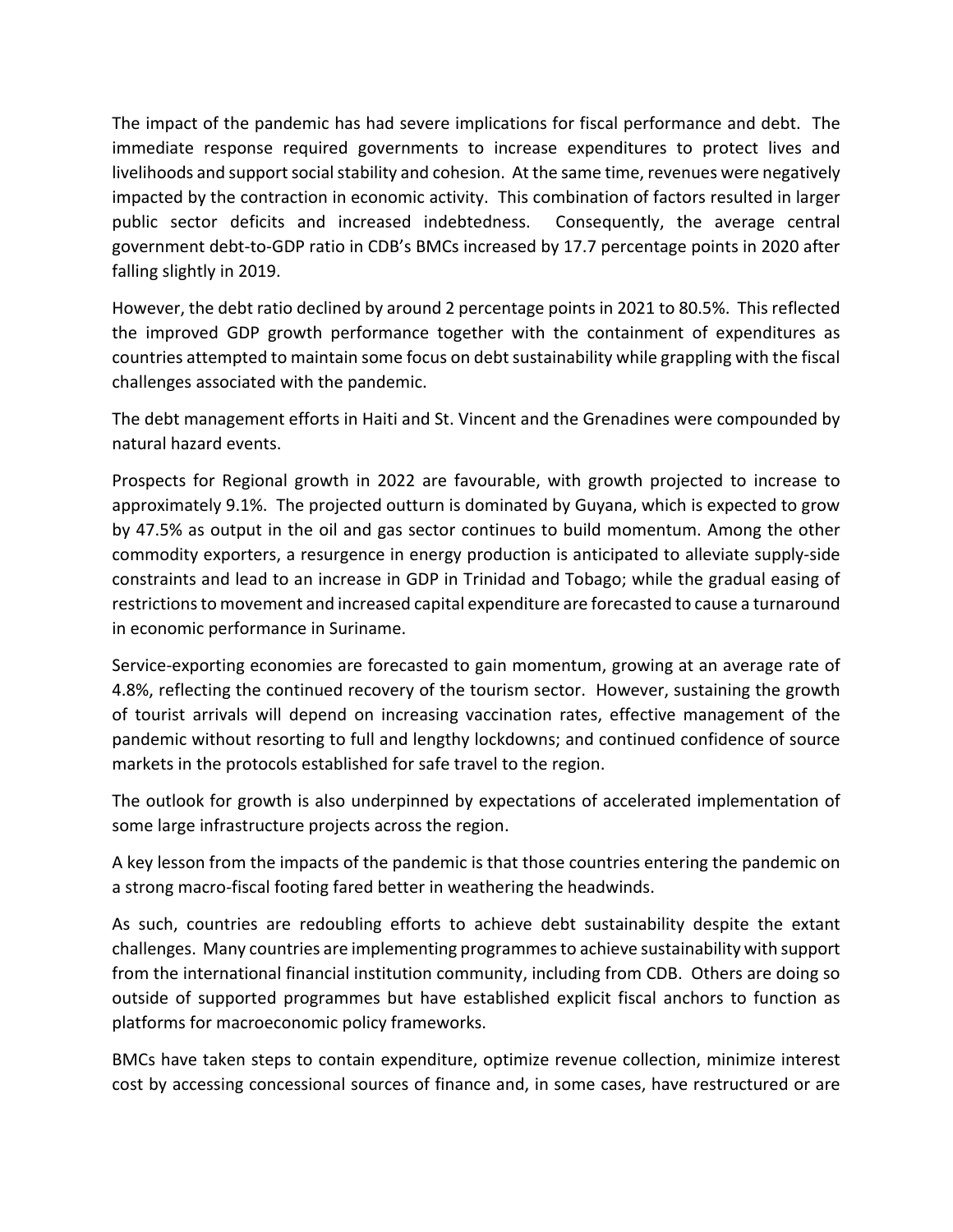restructuring debt. Consequently, CDB is projecting a continued decline in debt ratios as BMCs target the internationally accepted threshold of 60%.

The outlook is subject to a number of downside risks that could lower growth prospects and affect the fiscal outturns. These include the emergence of new COVID variants that result in spikes in infection, illness, hospitalizations and death; inflationary pressures caused by supply chain disruptions that reduce purchasing power and global demand; heightened geopolitical tensions; rising interest rates; and natural hazard events.

The impact of the pandemic exposed the structural weaknesses that have resulted in the Region's acute vulnerability to global economic shocks. The impact of the pandemic caused socioeconomic dislocation in all countries across the globe, but there is no doubt that the high export concentration, especially in tourism, that results from the structural weaknesses affecting the Region made the economic impact far deeper.

What is clear is that the rescue and recovery efforts must be consistent with the longer-term repositioning of the Region's economies that is necessary to reduce these vulnerabilities. The region must become more resilient in all of its development dimensions – social, production, financial, environmental and institutional - but I want to focus on addressing production resilience.

Of course, there is a symbiotic relationship among these dimensions of development, but production resilience speaks to the ability of the economy to withstand and recover from shocks, and relies critically on diversified exports in small economies such as our BMCs.

At present, exports in the region are largely driven by countries' natural endowments – whether tourism assets or mineral deposits – largely because of the lack of competitiveness of the economies. This has led to a situation where the largest export product accounts for more than half of total exports in many countries and this creates an acute vulnerability.

So what are the imperatives for repositioning the economies to achieve diversification of their exports?

Well, the overarching need is to create more innovative and competitive economies.

I will identify a few imperatives in this regard.

Firstly, we have to make public sector regulatory processes more efficient, accessible and easier to navigate by improving the underlying business processes and utilizing digitalization. Timeconsuming regulatory processesincrease production costs and lower labour productivity, making it difficult for domestic producers to compete globally on price.

Secondly, we need to prioritize the development of sustainable energy options. This would have the effect of stabilizing or reducing energy costs and promoting energy security.